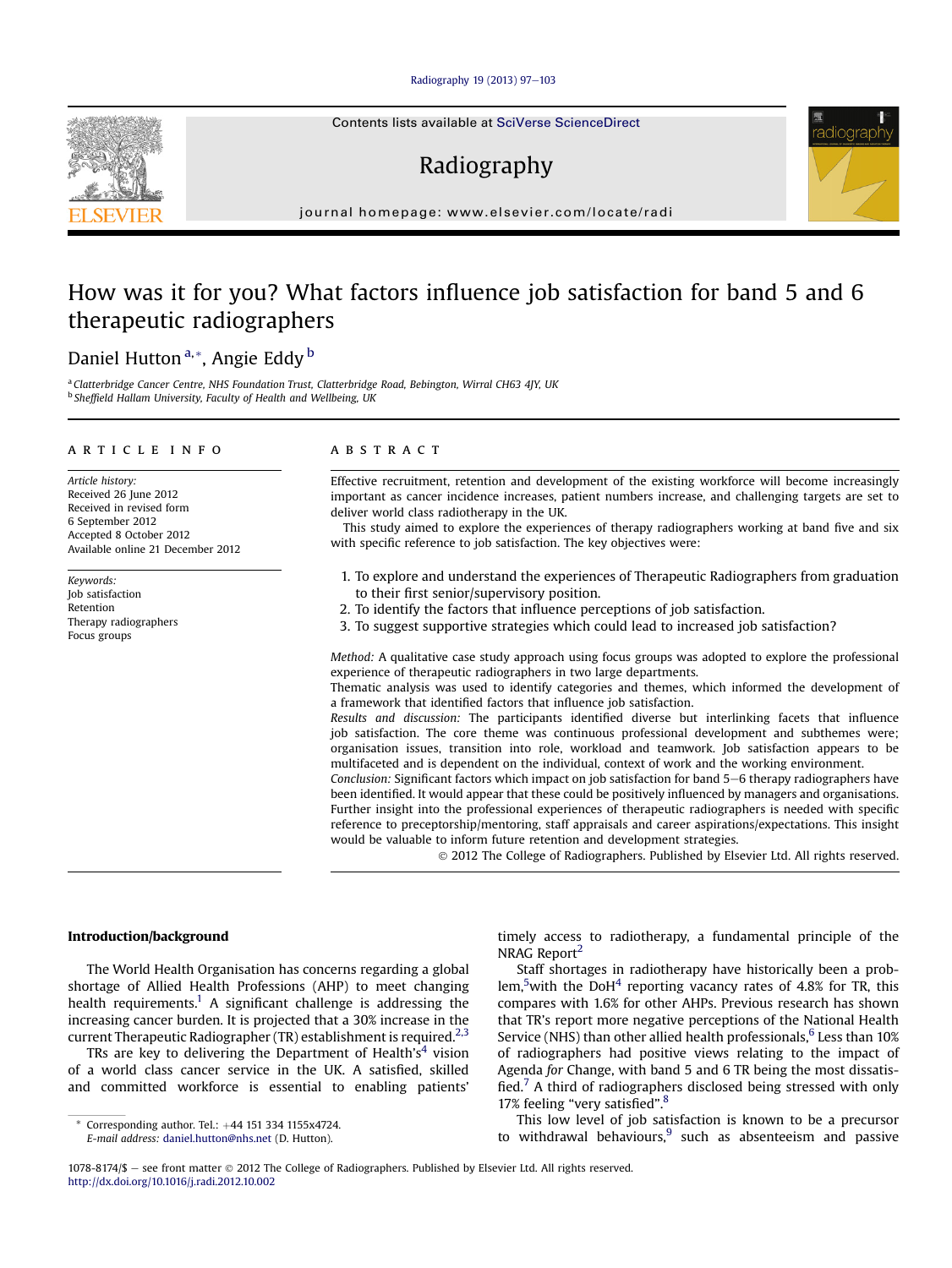compliance, and can affect an organisations ability to provide a safe and effective service.

As the NHS undergoes on-going organisational changes; more will be expected to be delivered for less.<sup>[10,11](#page-5-0)</sup> Managers will be required to adopt strategies to combat the deleterious effects of the pay and benefit reforms. The maintenance of staff morale and improving levels of job satisfaction will be vital.

It is anticipated that this and future research into staffs experiences in practice will help develop supportive strategies to enable the retention of the TR workforce.

#### Methodology

Ethical approval was granted through the Integrated Research Application System and the Regional Ethic Committee. A qualitative design following the framework advocated by Crotty[12](#page-5-0) was adopted. A case study approach utilising focus groups was used to gather data. Two large centres participated; one had identified the retention of junior staff as an issue though a National Radiotherapy Forum, and the other volunteered for the study. The number of focus group participants was 34 and they represented diverse scopes of practice to try to capture all experiences, e.g. radiographers who had moved into dosimetry. The focus groups were facilitated by the authors and another experienced qualitative researcher. Each discussion was recorded and transcribed verbatim.

Systematic data analysis followed Yin's<sup>[13](#page-5-0)</sup> approach, and consisted of examining the transcripts, then categorising, tabulating and recombining the data into themes. Concerns about losing individual participants' experiences $14$  were anticipated, and tactics such as paraphrasing, encouraging elaboration and ensuring all members of the session contributed were employed. Summary notes were produced immediately following the focus groups.

A number of approaches were adopted to maximise trustworthiness and creditability of the study. Independent checks of data analysis, interpretation and construction of key themes were conducted. Member checking was also employed to increase the creditability of the data. The overarching themes were presented to participants at centre 1 to check that the identified themes reflected their opinion and were a reliable and representative account of the focus groups.

#### Results and discussion

Systematic data analysis yielded five themes. Continuous professional development (CPD) was identified as the core theme, with four surrounding themes: organisational support, transition phase, team working, and the impact of workload.

#### Core theme: continuous professional development (CPD)

During data analysis it became apparent that CPD was closely linked to perceptions of job satisfaction and was influenced by workload, transition into roles, and different forms of organisational support.

The core theme and subthemes can be seen in Fig. 1

During analysis the authors found a resonance with the work of Sandler-Smith et al.,<sup>15</sup> and have used this to help structure the findings. Sandler-Smith et al.[15](#page-6-0) identified three major components of CPD: survival, maintenance and mobility. In the context of this study, survival and maintenance were also identified, and this was linked to retaining HPC registration by achieving the HPC's CPD requirements<sup>[16](#page-6-0)</sup> Mobility was about career progression, and was related to organisational support and the transition from a student to qualified staff member (and the move from a band five practitioner to band six practitioner). How teams worked together



coupled with the workload impacted on an individual's opportunity to engage with CPD. It was interesting to note how these factors affected the individual during the transition from student to qualified practitioner and moving from band 5 to 6 practitioner.

Each of the four themes (organisational support, transition, workload and team working) had a number of subthemes, which this paper will now discuss with specific reference to how they relate to the core category of CPD.

#### Theme 1: organisational support

Although organisational support was the overarching theme, there were a number of subthemes illustrated in [Fig. 2.](#page-2-0)

Some individuals felt that there was limited organisational support for CPD:

## "If it was left up to (management) to support you then you probably wouldn't fulfil the criteria for HPC".

Although some participants acknowledged that development activities and appraisals were crucial to enhance their professional mobility and promotional chances, some had adopted a passive approach to their professional development. Balls $^{17}$  $^{17}$  $^{17}$  suggests that junior nursing staff require "structured learning and career advice", a view supported by the participants.

## "I had expectations, CPD wise, of a bit more lectures and learning on the job"

A lack of structure within the organisation to support CPD left some individuals feeling that their professional development had stalled. Indeed some claimed they had not engaged with any CPD at all, leading to dissatisfaction, and a notion of professional regression to "a student like state":

"I don't feel as intelligent as when I was a student".

Professional self-esteem is important as individuals create a vision of their professional world by drawing comparisons with their peers[.18,19](#page-6-0) Individuals see that personal and professional development enhances employability and career progression, although investment in professional development has never been exclusively concerned with promotion and remuneration. A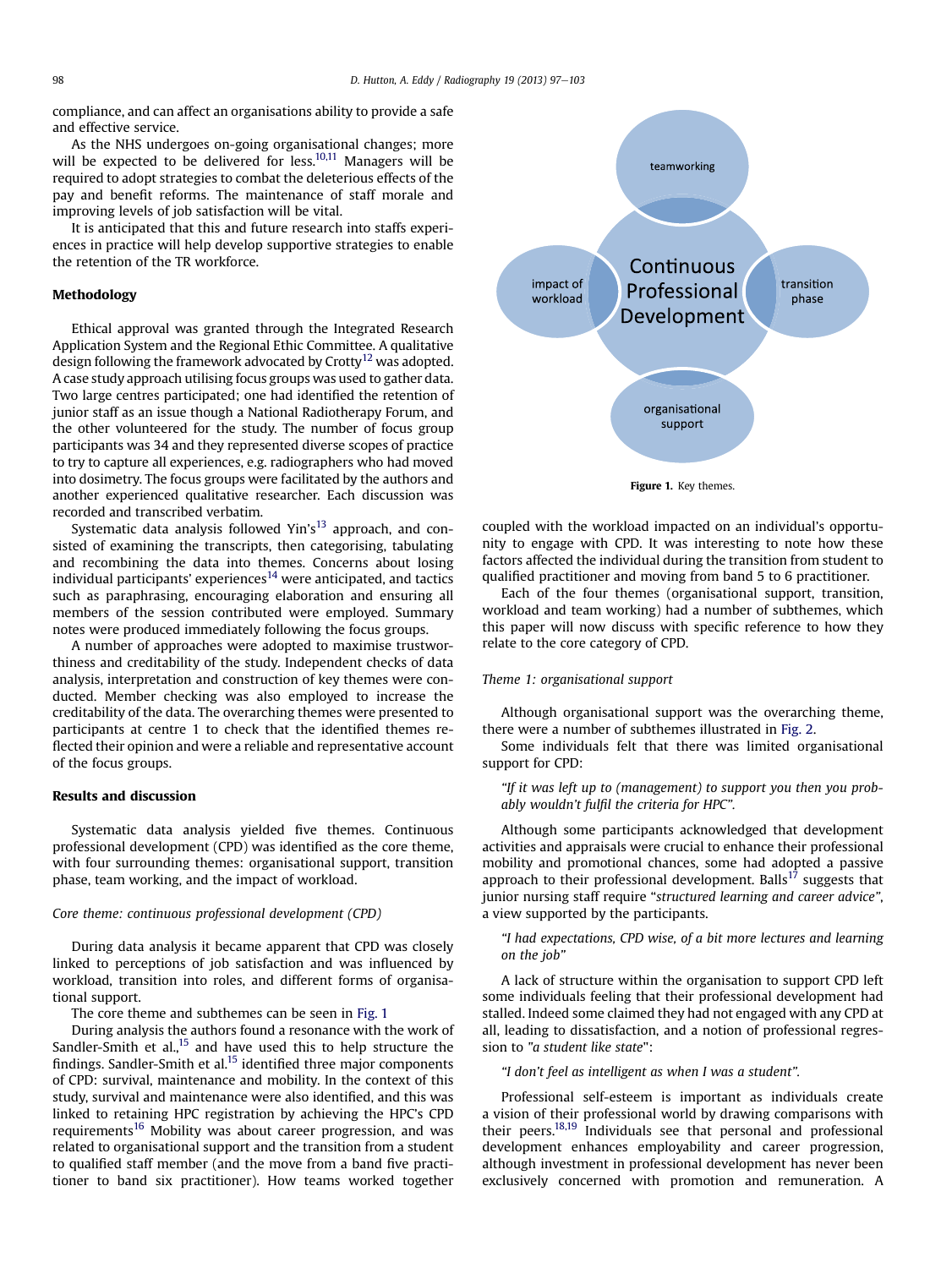<span id="page-2-0"></span>

Figure 2. Organisational support for development.

supported process of staff development should encompass elements of personal satisfaction. Such an approach is associated with improved coping strategies, and managing work in new ways<sup>[20](#page-6-0)</sup> thus facilitating a less stressful and more rewarding professional life. $^{21}$ An individual developmental plan, relating to experiences and future development, could offer a goal orientated approach, facilitating personal and organisational growth.

Some participants felt disadvantaged where there was perceived inequality in access to development opportunities, such as working in different areas within the department. Not being "signed off" as competent in a work area was seen to hamper future career opportunities. Conversely, those individuals who were "signed off" in a number of different work areas were perceived to excel. This is a well-documented phenomenon which Gladwell<sup>22</sup> describes as the "Matthew Effect" and can lead to increased job satisfaction.

The role of the professional development review (PDR) is important, and is a process to support and develop individuals. It can also be a driver for implementing departmental goals and organisational initiatives. However, some of the focus groups participants suggested that PDRs often fail to provide personal support, and there was a perception that the organisations had not fully committed to an appraisal process. It was suggested by some participants that the overarching reason for having a PDR was to meet Knowledge and Skills Framework<sup>[23](#page-6-0)</sup> requirements rather than to support the individuals' development needs. Individuals also reported that some PDRs were rushed, and felt like "tick box exercises "where the outcomes "were not fed back into the system".

"I never had (a PDR) until it was brought in with Agenda for Change that you had to".

"My PDR seemed to be just ticking a sheet".

"Tend to take ten to 15 min and it's just like yep, yep, yep".

Although in the minority, some participants were satisfied with the process and the outcomes from their PDR.

"I got my PDR after three months; my senior was very into things like that, she did three months, six months and yearly".

The focus groups also highlighted that transparent career pathways and professional progression opportunities were important to individuals. Participants aspirations ranged from; "one day being head of department" to simply "get through the first year". A common target was to secure a band 6 position within 18 months, which matches the experiences of graduates where 76% of graduates expect to be band 6 within 2 years,  $24$  a target perhaps influenced by Annex T of Agenda for Change.

Career progression opportunities were important to the participants:

"Lack of career progression here really affects people. If as part of your career plan you were planning on being a senior by eighteen months... they (management) turn around and say there is a job freeze...".

"Job opportunity wise most people will end up going elsewhere" due to a "dead man's shoes" perception of promotion.

Organisational issues relating to systems of work also caused job dissatisfaction, and were seen to prevent them from undertaking tasks they believed they were competent and confident to carry out. Despite some elements of clinical work being competency based, a system of grade specific restrictions on certain tasks and activities also applied. This caused frustration when the rules were flexed depending on organisational and staffing restrictions.

"when people are in it's like 'yeah, you must ask us, you can't just do these things on your own, you need the support of your band  $7'$ ...but when they're not there  $-$  which is actually very often  $-$  it's just like 'deal with it yourselves'".

Paradoxically some evidence shows that working to protocol can significantly enhance job satisfaction.<sup>[25](#page-6-0)</sup> Clearly defined protocols can provide role clarity, offering practice security especially in an age of increasing litigation. However, Kleinman<sup>26</sup> advocates the flattening of any leadership hierarchy to allow practitioners increased control and provide valuable development opportunities to aid succession planning.

The frequency and variety of staff rotations were also identified as potential barriers to development. Participants felt frustration where systems meant rotations were stagnant and limited the opportunity to gain a diverse range of clinical experiences. Participants reported little control or influence over their placements, and felt ill informed about future placements. It was felt that this impacted negatively on the TRs ability to compile meaningful objectives for their future development.

Role extension offers opportunities for CPD, staff development and the patients a more individualised service, seamless at the point of delivery. However there was some discussion in the focus groups regarding reduced scope of practice for a radiographer delivering treatment. Some focus group participants were reluctantly resigned to handing over certain elements of care, or sign posting patients to the appropriate resources.

"It would be nice to take that care on but I suppose it's a time issue".

This becomes important because the fragmentation of work has been shown to impact negatively on job satisfaction and an individuals' motivation.[27](#page-6-0)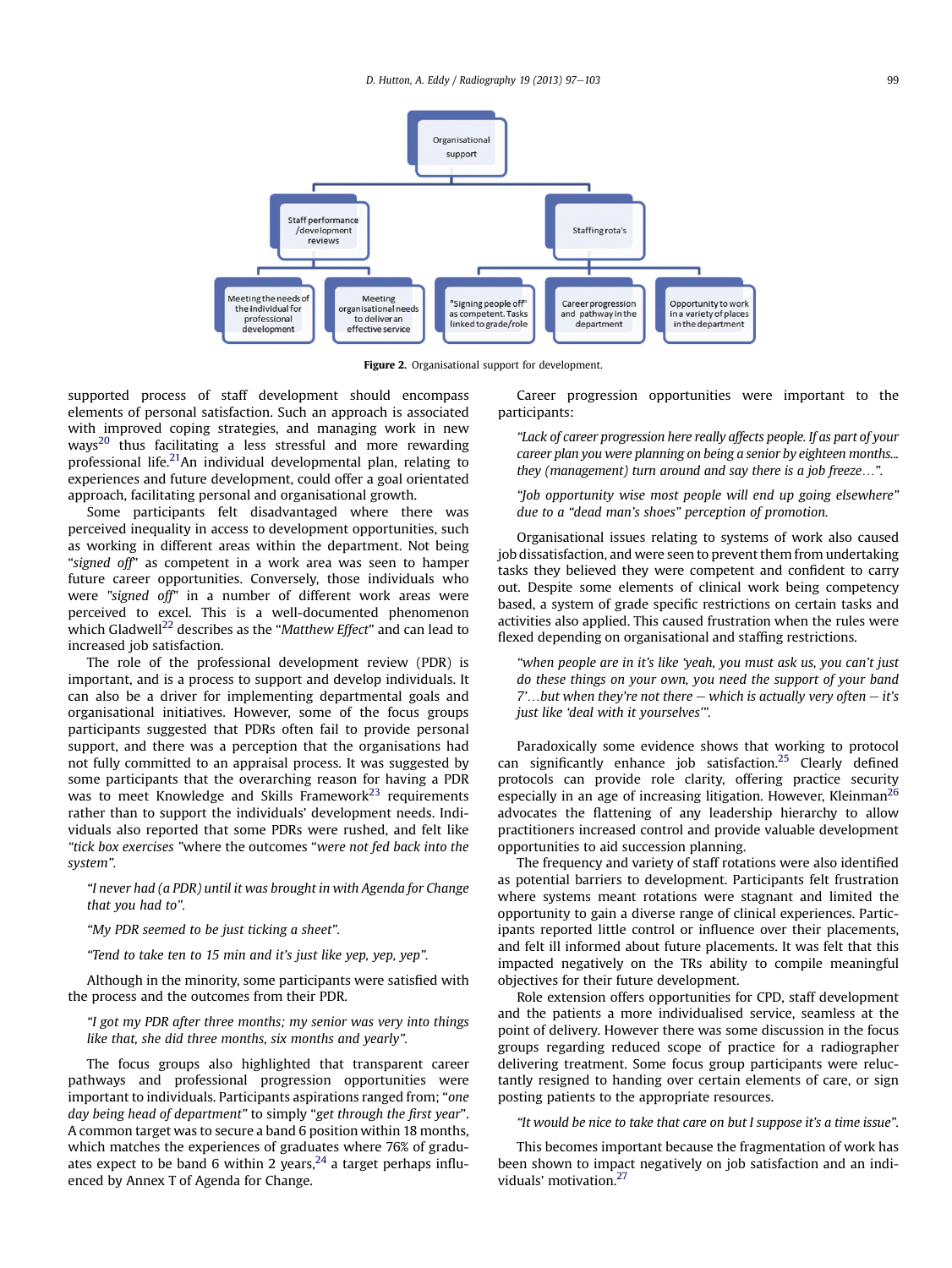There was also ambiguity regarding practitioners' scope of practice:

"Nobody knows what they're supposed to be doing, there's a big blurring of roles".

Taylor's scientific management approach<sup>[28](#page-6-0)</sup> advocates maximising efficiency, and the development of many extended roles have mirrored this. Work flow designs, and service efficiency initiatives such as site specific machines, may have efficiency, productivity and quality advantages. However, it seems this may come at the cost of limiting horizontal scopes of practice, which could negatively impact on a TR's job satisfaction.

## Theme 2: transition phase

Transition was seen as a critical stage in career development and is influenced by a number of processes (Fig. 3).

The transition from graduate to practitioner has caused concern for the Department of Health $^{29}$ :

Some graduates were "insufficiently prepared for their first few months of work".

This was echoed by some of the participants in the focus groups where there was disparity between the expectation of the job, and the reality once qualified.

"I found the transition to being a qualified radiographer quite difficult...I didn't feel really ready. I only realised this when I started working".

"Before you start you're a little bit deluded...I thought in eighteen months I'm going to be a senior...you've got no idea, you don't appreciate how much learning there is to be done and it's quite a shock...".

It is interesting to note that whilst some found the transition challenging, others were frustrated by the repetitive nature of the work. Degree programmes are based on preparing individuals to manage complexity and take on challenging roles. However, Colyer $30$  argues that radiotherapy graduates now are "over educated for treating people with breast cancer day in day out".

This sentiment was echoed by a band 6 radiographer:

"I quickly realised my life would involve treating 40 prostate cases a day."

How the transition phase is managed becomes critical when considering Sandler-Smith et al.<sup>15</sup> notion of "survival", particularly the ability to continue to develop professionally and assimilate the skills required to perform the job. There appears to be a relationship between how quickly an individual can be classed as competent and their perception of being satisfied. The focus groups discussed the lack of opportunities to get "signed off" when newly qualified,and of being "reliant on specific training staff and the patients being available". One participant expressed surprise and frustration at "how many things you've got to get signed off for" and some reported that training packages were not available.

Literature indicates there is a variation in the support available for new graduates and practitioners preparing for or undertaking their first supervisory positions.  $27,31$  New graduates and those new in post could benefit from additional support, a mechanism advocated by Jackson<sup>[31](#page-6-0)</sup> and described by Davis and Bheenuck.<sup>32</sup>

Although positive examples of preceptorship and mentorship were reported they seemed informal and almost exclusively for band 5s. The band 6 TRs also expressed concern:

"My first day as a Band 6 I was abandoned"

"I'd been thrown in at the deep end".

"I felt completely out of my depth. I wished I hadn't [applied]. I just felt under a lot of pressure".

The length and content of preceptorships varied even within the same departments. They were also dependent on who was assigned as a preceptor or mentor and the work being undertaken.

"Managers expect the people on the machine to do the support...it's the luck of the draw who you get".

## Theme 3: workload

Workload issues had a significant impact on job satisfaction and are reported in [Fig. 4](#page-4-0).

Workload, staff shortages and underfunded resources have been identified as significant factors in attrition from the nursing profession. Workload has also been identified in other AHP professions where practitioners reported having realistic patient numbers and achievable targets was an inherent part of working professionally.[6](#page-5-0)



Figure 3. Summary of transition theme and subthemes.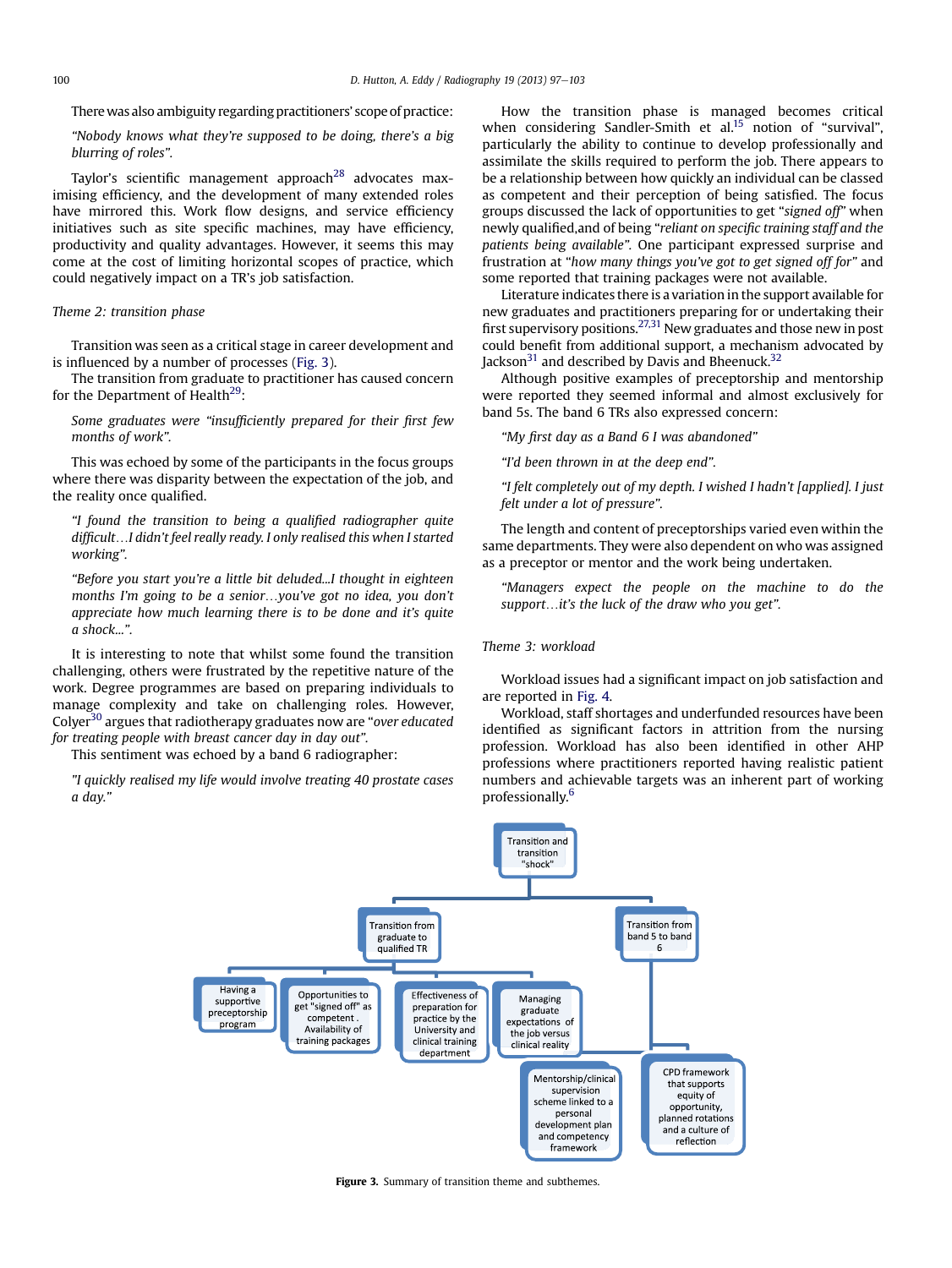<span id="page-4-0"></span>

Figure 4. Summary of themes and subthemes for workload.

TRs are drawn to their vocational roles to make a difference, deriving "a lot of satisfaction from caring for patients"<sup>[33](#page-6-0)</sup> and providing a quality service. Increasing workload may yield negative experiences, leading to intense feelings of frustration and anxiety, increasing the risk of burnout.<sup>34</sup>Some literature reports up to 27% psychological morbidity among health care professionals. $35,36$  Bridge and Jenkinson $37$  report that the increased hours and pace of work impacted "significant psychological strain" on staff as treatment began to resemble "a production line". Interestingly focus group participants, despite initial reluctance, welcomed the additional flexibility working extended days afforded them, but felt they lacked the support services outside core hours.

Low professional accomplishment increases the rate of withdrawal behaviours,[38](#page-6-0) such as absenteeism and passive compliance. One participant recognised when they were reaching a personal

trigger point:

## "I can always tell when I'm not happy, reaching my limit...I think 'am I ill today? Can I claim a sore throat?"

Increasing absenteeism exacerbates high workload issues, undermining the ability to support existing staff.<sup>[39,40](#page-6-0)</sup>

Faragher et al.<sup>[41](#page-6-0)</sup> state that employees have limited control over workload. Participants, in this study, expressed frustration with unrealistic timings that failed to appreciate the complexity of treatment and working with individual patient needs.

"Not to think that everyone is perfect and that everyone's going to get done in 12 min".

"Things double booked left, right and centre".

"You've got to tell quite often 25 patients that you're running an hour behind and it's quite demoralising".

#### One participant said there was

"No alternative but to just go along with it and just get (patients) done as quick as you can",

This caused conflict because the practitioners realised that they were "totally responsible" for safe and accurate delivery of treatment. Although a "no blame culture" was in-place one participant commented that "there's an awful lot of finger pointing goes on".

Participants acknowledged workload and the pace of work were seen as contributing factors to treatment errors.

Concerns were also raised surrounding offering holistic care when workload increased:

"You don't ask the patient...how they're feeling...if they want to see a doctor, you are literally running them in and running them out".

One participant stated they often felt:

"That patient has not had the treatment they deserve that day".

A band 6 practitioner voiced disappointment that they had not done "a first day chat for months...it gets palmed on to the students...just don't have the time".

This consequently reduced their horizontal scope of practice and has the potential to decrease job satisfaction.

#### Theme 4: team

Team members have a responsibility not only to the patients but also their colleagues, as their behaviour can influence everyone's job satisfaction. The team can act as buffer to negate factors that adversely influence job satisfaction [\(Fig. 5](#page-5-0)).

"Being able to have a laugh and a joke (helps) ...working here everybody always has banter...it makes it quite a fun department to be in".

"When you've got a hard day ahead and everyone works together .I find that quite satisfying".

In the focus groups there was some discussion around hierarchical systems of working. One participant felt that as a Band 5 they were not "heard", however as a band 6 their opinions were taken into consideration, and subsequently they felt "more valuable".

Some literature does imply that a hierarchical system undermines constructive team working and development; advocating flattening of hierarchical structures.<sup>26,42</sup> This was echoed by some participant's comments

"it takes two people to deliver the treatment...so the idea of seniority is a bit redundant".

One participant felt they would have benefited from more support at band 6. Similarly another participant felt when first promoted to band 6 it "was the worst point".

"I was given the band 6 job and then all the support was just taken away from me".

Enabling the development of effective professional relationships and building a team working ethos is valuable in developing skills and technical knowledge.[43](#page-6-0) This can be affected by peer mentoring, which has been shown to offer benefits in terms of role satisfaction, commitment and career mobility.[44](#page-6-0)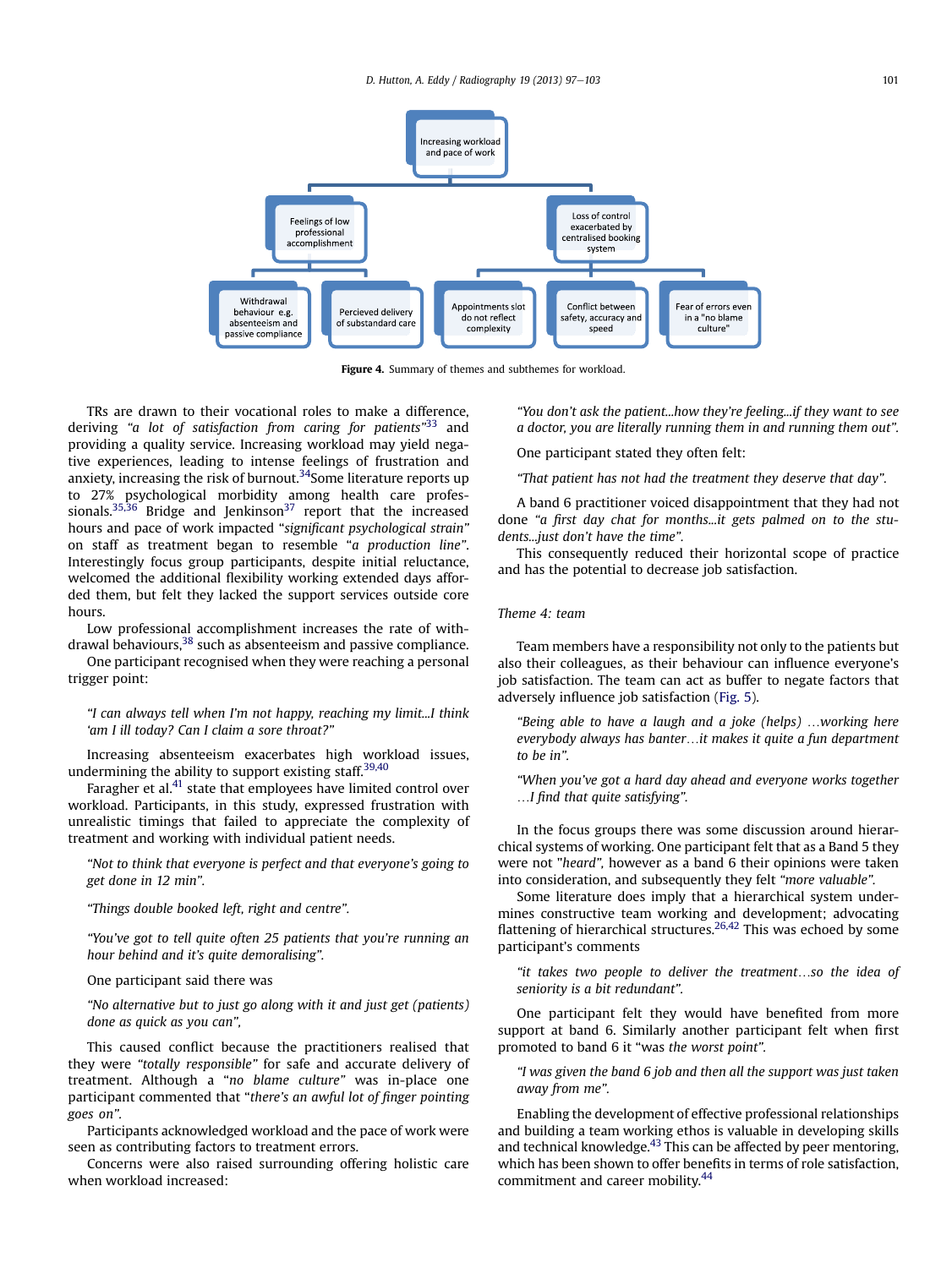<span id="page-5-0"></span>

Figure 5. Summary of themes and subthemes for team and team working.

## Conclusions

Some of the significant factors which impact on job satisfaction can be positively influenced by managers and organisations. Despite the current financial and political climate in the NHS, it appears that further resources are needed to ensure that job satisfaction prevails, and that a professionals' self-esteem and development requirements are fulfilled.

It would be useful to identify departments that have positive experiences with the PDR process, allowing the potential to benchmark and promote best practice. This research has indicated that the CPD and PDR should include elements of career planning supported by structured clinical placements and mentorship to support professional development. This would be useful for individuals who are planning their future careers and considering role extension and advanced roles. It may also help managers identify an individual's key skill base, thus identifying prospective candidates for specific roles. They could then be projected into roles by an individualised CPD program alongside a facilitated mentorship and clinical supervision scheme.

A delicate balance exists between creating efficient and effective systems of work and individuals feeling that there is a loss of personal and professional autonomy. It is important that practitioners are adequately consulted when designing systems of work, and where possible TR's should be allowed to practice autonomously within a protocol controlled environment.

Transition from graduate to qualified TR, and band 5 to band 6 is often a challenging period for individuals. Preceptorship, followed by mentorship, will support and guide practitioners through the challenges of transition, and the role of the team and other staff members in supporting individuals in this difficult period should not be underestimated.

A structured framework could introduce equity and facilitate the development of band 5 and 6 TRs to meet their professional, academic and career aspirations. The framework could comprise of personal development plans, competency frameworks, mentoring and planned rotations underpinned by a culture of CPD and reflective practice.

Such an approach acknowledges the inherent link between CPD, PDRs and service development, and aims to develop highly skilled and competent practitioners to deliver effective and efficient radiotherapy. A negotiated timeline could offer a goal orientated approach, facilitating personal and organisational growth and development.

Team members have a responsibility to each other and can directly influence their own and others job satisfaction. It maybe useful for departments to look at team building work, and support the development of leadership skills within the department as an overt part of a CPD framework.

Finally the authors suggest that further national research be undertaken in this area, supporting the national survey of the radiotherapy workforce that has recently been undertaken. Potentially this work could support the development of a national strategy to offer better support to therapeutic radiographers and the wider radiotherapy workforce.

## Funding source

This study was funded in part by a grant from the College of Radiographers Industry Partnership Scheme.

### Acknowledgement

Thanks to the radiographers who participated in the focus groups and the two host centres.

#### References

- 1. World Health Organisation. The world health report 2006  $-$  working together for health. Geneva: WHO. Available from: [http://www.who.int/whr/2006/06\\_](http://www.who.int/whr/2006/06_chap1_en.pdf) [chap1\\_en.pdf](http://www.who.int/whr/2006/06_chap1_en.pdf); 2006 [accessed May 2011].
- 2. NRAG: developing a world class service for England. A report to ministers from the National Radiotherapy Advisory Group; 2007.
- 3. NHS workforce review team. Workforce summary  $-$  therapeutic radiographers; July 2008.
- 4. Radiotherapy: delivering a world class service for England. Department of Health. Available from: [http://www.dh.gov.uk/en/Publicationsandstatistics/Publications/](http://www.dh.gov.uk/en/Publicationsandstatistics/Publications/PublicationsPolicyandGuidance/DH_074575) [PublicationsPolicyandGuidance/DH\\_074575;](http://www.dh.gov.uk/en/Publicationsandstatistics/Publications/PublicationsPolicyandGuidance/DH_074575) May 2007 [accessed May 2010].
- 5. Kresl II, Drummond RL. A historical perspective of the radiation oncology workforce and on-going initiatives to impact recruitment and retention. International Journal Radiation Oncology Biology Physics  $2004$ ; 60(1): 8-14.
- Arnold J, Loan-Clarke J, Coombs C, Bosley S, Caroline M. Push and pull  $-$  why allied health professionals stay in, leave or return to the NHS. Views of professionals inside and outside the NHS; 2006.
- 7. Edwards H, Vosper M, Miller L, Price R, Herbland A, Le Masurier S, et al. Effect of agenda for change on the career progression of the radiographic workforce 2009. Report to the Society and College of Radiographers, 2009.
- 8. Rutter DR, Lovegrove MJ. Occupational stress and its predictors in radiographers. Radiography 2008;14:138-43.
- 9. Saari LM, Judge TA. Employee attitudes and job satisfaction. Human Resource Management 2004;43(4):395-407.
- 10. Department of Health. Spending review. Available from: [http://www.dh.gov.](http://www.dh.gov.uk/en/MediaCentre/Pressreleases/DH_1206762010) [uk/en/MediaCentre/Pressreleases/DH\\_1206762010](http://www.dh.gov.uk/en/MediaCentre/Pressreleases/DH_1206762010) [accessed 16.07.11].
- 11. [http://www.audit.commission.gov.uk/nationalstudies/health/](http://www.audit.commission.gov.uk/nationalstudies/health/financialmanagement/moreforless200910/Pages/default.aspx)financialmanage [ment/moreforless200910/Pages/default.aspx](http://www.audit.commission.gov.uk/nationalstudies/health/financialmanagement/moreforless200910/Pages/default.aspx) [accessed 16.07.11].
- 12. Crotty M. The foundations of social research. Meaning and perspective in the research process. Sage Publications; 1998.
- 13. Yin RK. In: Case study research: design and methods. 3rd ed. London Thousand Oakes: Sage; 2003.
- 14. Bradbury-Jones C, Sambrook S, Irvine F. The phenomenological focus group: an oxymoron? Journal of Advance Nursing 2009;65(3):663-71.